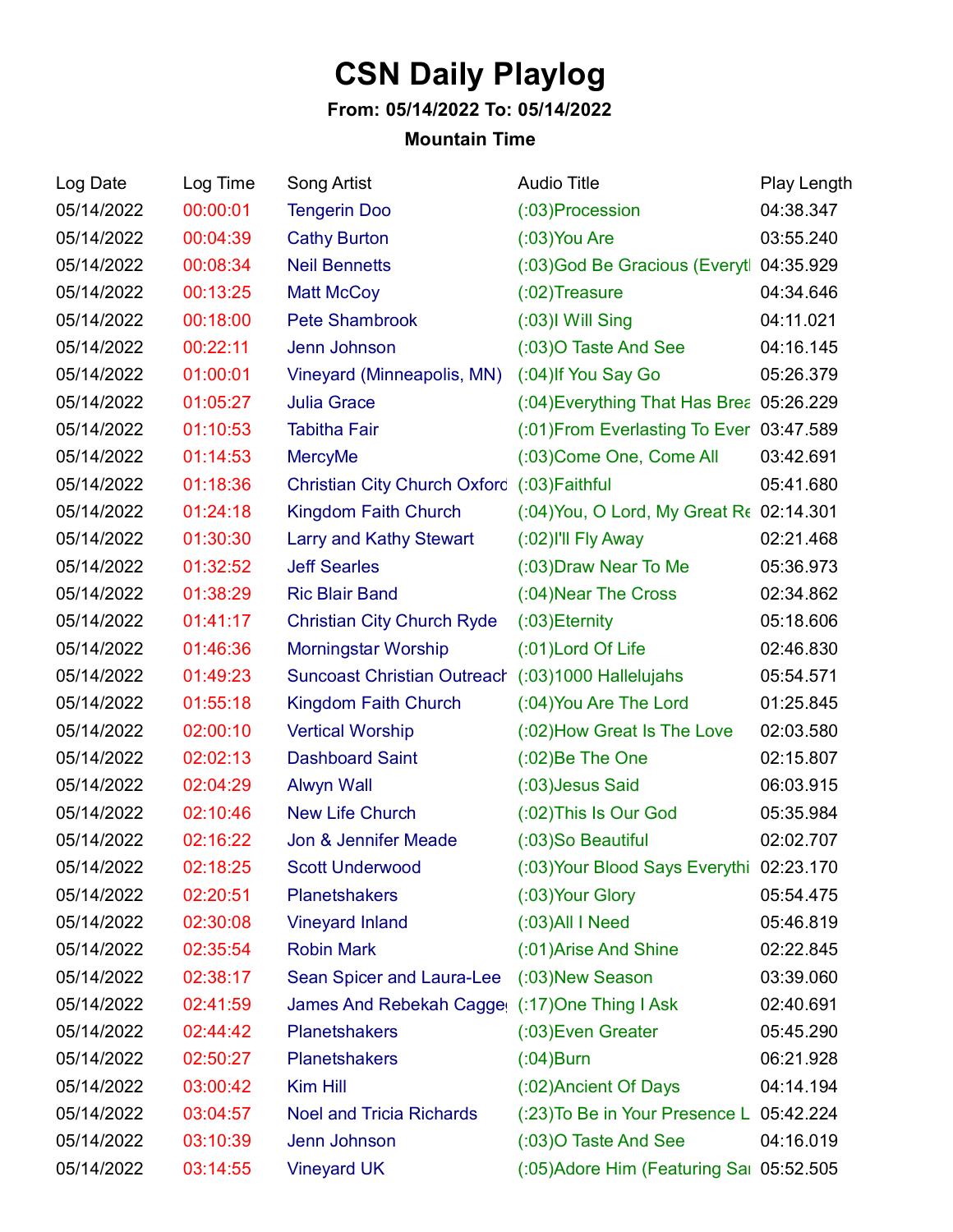| 05/14/2022 | 03:20:47 | Worthy                                               | (:04) Worthy/Let All I Do                                           | 05:58.412 |
|------------|----------|------------------------------------------------------|---------------------------------------------------------------------|-----------|
| 05/14/2022 | 03:30:30 | YFriday                                              | $(03)$ Here                                                         | 05:40.240 |
| 05/14/2022 | 03:36:10 | Christian City Church Brook\ (:03)Holy And Righteous |                                                                     | 05:22.752 |
| 05/14/2022 | 03:41:33 | <b>Tim Hughes</b>                                    | (:03) At Your Name (Forever)                                        | 06:11.661 |
| 05/14/2022 | 03:47:44 | <b>Andy Bromley</b>                                  | (:04) My Troubled Soul (Praise 04:50.379                            |           |
| 05/14/2022 | 03:52:35 | <b>Mal Pope</b>                                      | (:03) This Is Your Land                                             | 04:10.021 |
| 05/14/2022 | 04:00:27 | Mark McCoy and Andy Park                             | (:03)I See The Lord                                                 | 05:45.864 |
| 05/14/2022 | 04:06:13 | Paradise                                             | (:03) Jesus Saviour                                                 | 05:30.532 |
| 05/14/2022 | 04:11:44 | <b>Maire Brennan</b>                                 | $(03)$ The Big rock                                                 | 02:57.850 |
| 05/14/2022 | 04:14:42 | CFNI (Christ For The Nation: (:03) Faithful God      |                                                                     | 04:31.457 |
| 05/14/2022 | 04:19:13 | <b>Jeff Deyo</b>                                     | $(0.03)$ Let It Flow                                                | 03:31.519 |
| 05/14/2022 | 04:22:45 | <b>Ever Stays Red</b>                                | $(07)$ Glorify                                                      | 04:08.941 |
| 05/14/2022 | 04:30:42 | <b>Brooke Fraser Ligertwood</b>                      | $(0.05)$ Hosanna                                                    | 05:50.442 |
| 05/14/2022 | 04:36:33 | Vineyard-Female                                      | (:11) Great Is The Lord                                             | 03:22.550 |
| 05/14/2022 | 04:39:55 | <b>Chris Tomlin</b>                                  | $(07)$ All To Us                                                    | 06:00.798 |
| 05/14/2022 | 04:45:56 | <b>William Matthews</b>                              | (:03) This One Thing                                                | 03:35.804 |
| 05/14/2022 | 04:49:32 | Christian City Church Oxford (:03)I Will Magnify You |                                                                     | 05:35.993 |
| 05/14/2022 | 04:55:08 | <b>Trent Vineyard</b>                                | $(03)$ Fool                                                         | 01:33.939 |
| 05/14/2022 | 05:00:39 | <b>Vineyard Nashville</b>                            | (:03) Holy Father                                                   | 05:36.651 |
| 05/14/2022 | 05:06:16 | <b>Beth Couslon</b>                                  | (:03) This Is Our God                                               | 05:40.902 |
| 05/14/2022 | 05:11:58 | Christ For The Nations Institu (:03) To Him Be Glory |                                                                     | 04:58.131 |
| 05/14/2022 | 05:16:56 | <b>Riverview Church</b>                              | $(0.04)$ All I Want                                                 | 05:55.349 |
| 05/14/2022 | 05:22:51 | <b>Jamie Owens Collins</b>                           | (:03) We Shall Stand                                                | 03:37.335 |
| 05/14/2022 | 05:30:04 | Victory Christian Center Of E (:04) There's A Place  |                                                                     | 04:37.613 |
| 05/14/2022 | 05:34:42 | <b>Bethlehem</b>                                     | (:05) Bright and Shining Son                                        | 03:49.254 |
| 05/14/2022 | 05:38:31 | <b>Brian Doerksen</b>                                | (:10)Faithful One                                                   | 06:30.236 |
| 05/14/2022 | 05:45:01 |                                                      | The King's Centre (Aldersho (:03)I Will Come To The Watel 04:17.020 |           |
| 05/14/2022 | 05:49:18 | The Way                                              | (:03) Days Of Noah                                                  | 03:46.742 |
| 05/14/2022 | 05:53:05 | <b>Jeremey Ellis</b>                                 | $(0.03)$ How Do I                                                   | 03:38.724 |
| 05/14/2022 | 08:30:28 | Victory Christian Center Of E (:03)Closer            |                                                                     | 05:32.040 |
| 05/14/2022 | 08:36:00 | <b>Wendy O'Connell</b>                               | (:03)I Have Been Redeemed                                           | 04:42.394 |
| 05/14/2022 | 08:40:42 | <b>Matt Redman</b>                                   | (:03) Here For You                                                  | 05:34.367 |
| 05/14/2022 | 08:46:17 | <b>Planetshakers</b>                                 | (:03) Now And Forever                                               | 05:47.598 |
| 05/14/2022 | 08:52:04 | YFriday                                              | (:03) Come Let Us worship                                           | 04:24.241 |
| 05/14/2022 | 19:00:26 | Dave Morrow Band and Calv (:03) Holy God             |                                                                     | 05:42.557 |
| 05/14/2022 | 19:06:08 | <b>Sandy Braun</b>                                   | $(0.02)$ Psalm 141                                                  | 04:20.520 |
| 05/14/2022 | 19:10:50 | <b>Dave Morrow Band</b>                              | $(03)$ Refuge                                                       | 05:50.864 |
| 05/14/2022 | 19:16:41 | <b>Paul Oakley</b>                                   | (:03) Let Every Voice                                               | 04:19.425 |
| 05/14/2022 | 19:21:00 | <b>Dave Morrow Band</b>                              | (:04) Scarlet River                                                 | 05:36.865 |
| 05/14/2022 | 19:30:32 | David Lyon                                           | (:03) You See Beautiful                                             | 03:10.630 |
| 05/14/2022 | 19:33:42 | <b>Abel's Cry</b>                                    | (:02) Under The Shadows                                             | 03:12.613 |